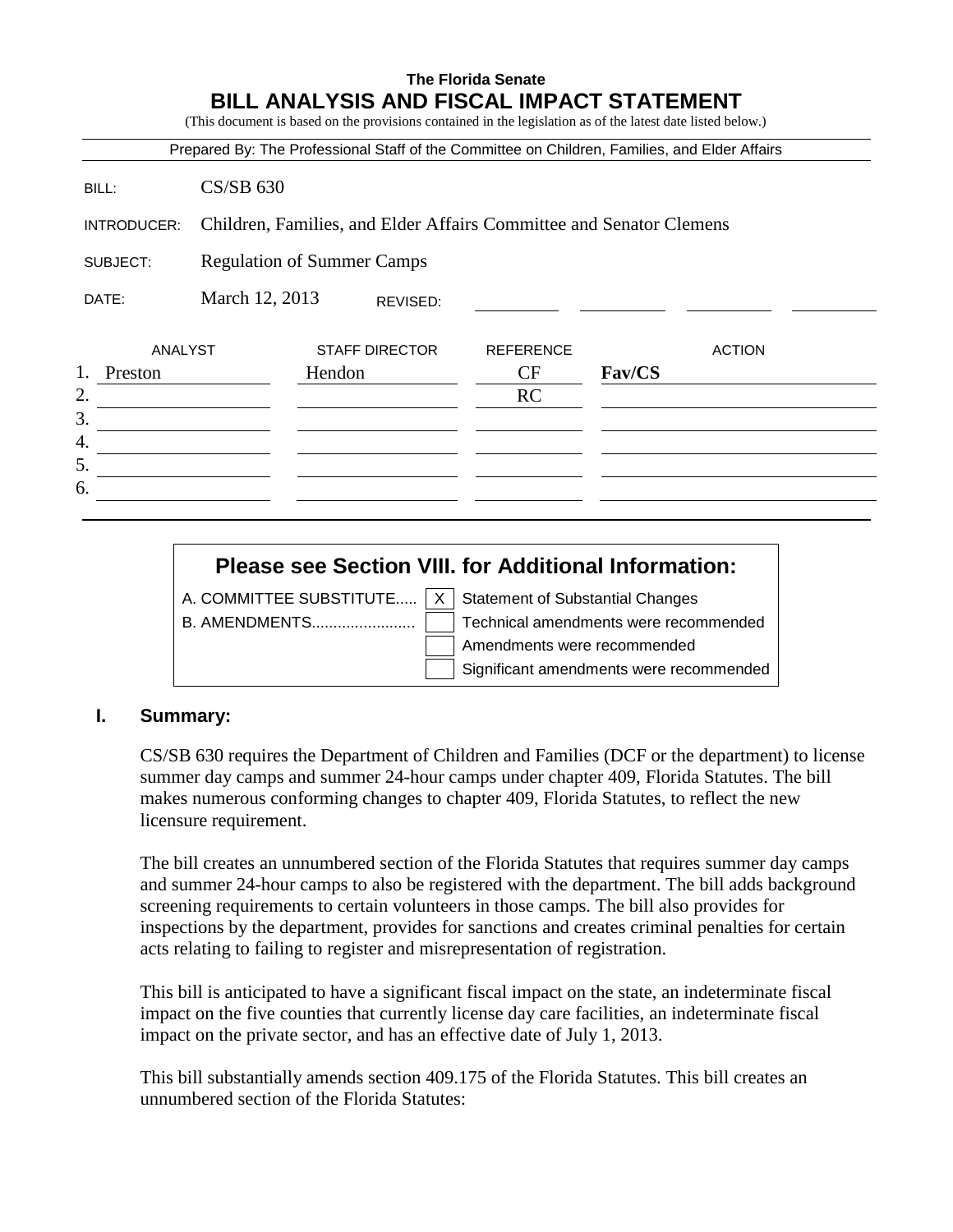# **II. Present Situation:**

# **Background**

# *Definitions*

Provisions and requirements relating to summer camps and summer 24-hour camps have historically been included in both chs. 402 and 409, F.S., which has led to some inconsistencies in terminology. For example:

- Chapter 409, F.S., defines the term "summer day camp" to mean "recreational, educational,  $\bullet$ and other enrichment programs operated during summer vacations for children who are 5 years of age on or before September 1 and older.<sup>1</sup>
- Chapter 409, F.S., defines the term "summer 24-hour camp" to mean "recreational, educational, and other enrichment programs operated on a 24-hour basis during summer vacation for children who are 5 years of age on or before September 1 and older, that are not exclusively educational.<sup>2</sup>
- "Summer day camps" and "summer camps having children in full-time residence" are specifically excluded from the definition of the term "child care facility" in ch.  $402$ , F.S. $3$
- "Summer or recreation camps" are specifically excluded from the definition of the term "residential child-caring agency in ch.  $409$ , F.S. $<sup>4</sup>$ </sup>
- The term "summer recreation camps" while used in both chs. 402 and 409, F.S., is not defined in either chapter.<sup>5</sup>
- Camps that are operated at times of the year other than summer, such as during the December holidays and spring break are not defined or addressed in statute.

# **Background Screening**

Chapter 435, F.S., governs background screening standards and requirements for employment:

- **Level 1 screening standards** Employees required by law to be screened pursuant to Level 1 standards must undergo background screening which includes, but need not be limited to, employment history checks and statewide criminal correspondence checks through the Florida Department of Law Enforcement (FDLE), and a check of the Dru Sjodin National Sex Offender Public Website, and may include local criminal records checks through local law enforcement agencies.<sup>6</sup>
- **Level 2 screening standards**  Employees required by law to be screened pursuant to Level 2 standards must undergo a security background investigation which includes, but need not be limited to, fingerprinting for statewide criminal history records checks through the Department of Law Enforcement, and national criminal history records checks through the

 $\overline{a}$ 

<sup>1</sup> Section 409.175(2)(1), F.S.

<sup>2</sup> Section 409.175(2)(m), F.S.

<sup>3</sup> Section 402.302, F.S.

<sup>4</sup> Section 409.175, F.S.

<sup>5</sup> The term "recreational camp" is defined in s. 513.01, F.S. These camps are regulated by the Department of Health.

<sup>6</sup> Section 435.03, F.S.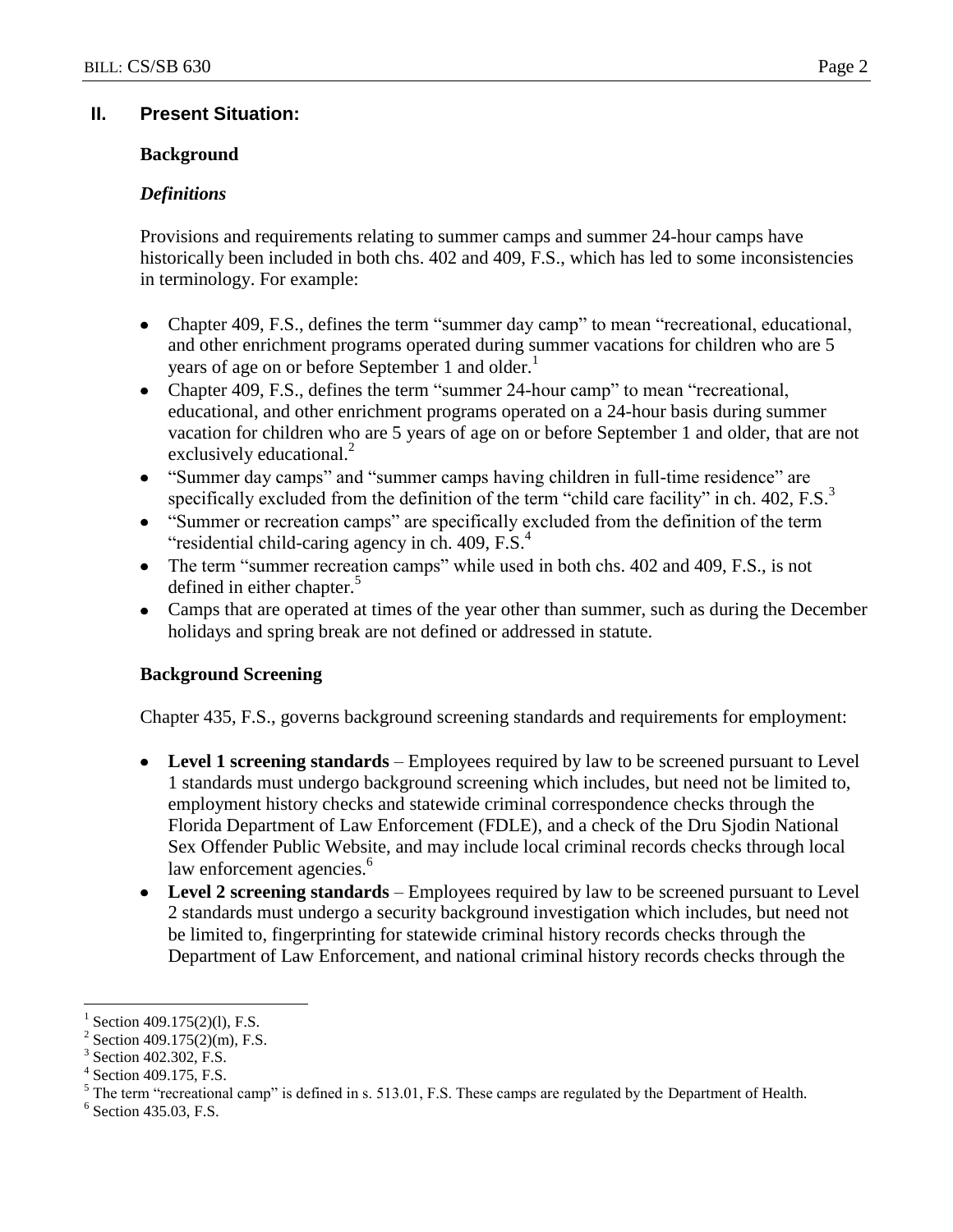Federal Bureau of Investigation, and may include local criminal records checks through local law enforcement agencies.<sup>7</sup>

- **Disqualifying offenses** Level 1 and Level 2 screenings must ensure that no person has been arrested for and is awaiting final disposition of, has been found guilty of, regardless of adjudication, or entered a plea of nolo contendere or guilty to, or has been adjudicated delinquent and the record has not been sealed or expunged for, any of an expansive list of specified offenses.<sup>8</sup>
- **Exemptions from disqualification** The head of the appropriate agency may grant to any employee otherwise disqualified from employment an exemption from disqualification under a number of specified circumstances.<sup>9</sup>

The determination as to personnel required to be screened and the level of screening needed is set forth in substantive law governing each activity in which employees are required to be screened.

In 1987, the Legislature provided an exemption for "human resource personnel" other than owners and operators of summer recreation camps, summer day camps and summer 24-hour camps from the requirement to be fingerprinted for employee screening under either ch. 409, F.S., (which governs employees and owner/operators of child-placing agencies, family foster homes, and residential child-caring agencies) or ch. 402, F.S., (which governs child care facilities). These personnel were, however, required to comply with all other screening requirements.<sup>10</sup>

The term "human resource personnel" was not defined in either ch. 402, F.S., or ch. 409, F.S.

- The definition of the term "child care personnel" found in ch. 402, F.S., included the following: "For purposes of screening, the term shall also include persons who work in child care programs which provide care for children 15 hours or more each week in public or nonpublic schools, **summer day camps**, family day care homes, or those programs otherwise exempted under s. 402.316, F.S.<sup>"11</sup> This definition and the specific language of s. 402.316, F.S., require the screening of the personnel of these facilities despite their being otherwise exempt from licensure requirements.<sup>12</sup> This definition did not include personnel working in summer 24-hour camps. In 2010, the legislature removed the reference to "summer day camps" from the definition.<sup>13</sup>
- The definition of the term "personnel" in ch. 409, F.S., included the following: "For the  $\bullet$ purposes of screening, the term "personnel" shall include owners, operators, employees, and volunteers working in **summer day camps**, or **summer 24-hour camps** providing care for children. A volunteer who assists on an intermittent basis for less than 40 hours per month

 $\overline{a}$ 

<sup>12</sup> Section 402.302(3), F.S.(2009).

<sup>7</sup> Section 435.04, F.S.

<sup>8</sup> *Id*.

<sup>&</sup>lt;sup>9</sup> Section 435.07, F.S.

<sup>10</sup> Chapter 87-141, Laws of Fla. (s. 409.1758, F.S. effective 2009)

 $11$  Section 402.316, F.S., relates to child care facilities which are exempt from licensing requirements due to their affiliation with church or parochial schools.

 $13$  Chapter 2010-114, Laws of Fla.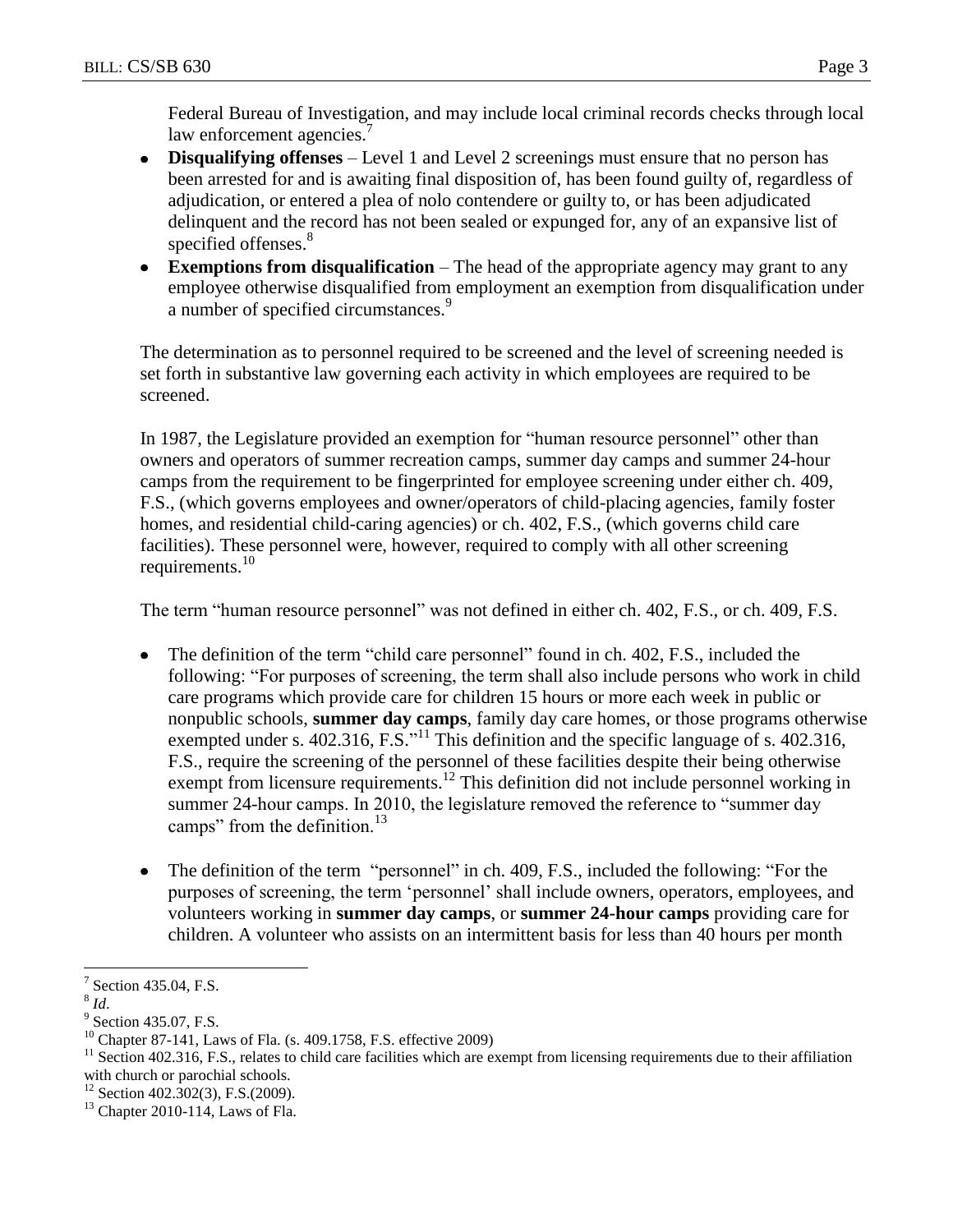shall not be included in the term "personnel" for the purposes of screening, provided that the volunteer is under direct and constant supervision by persons who meet the personnel requirements of this section."14,15

In 2010, the legislature repealed s. 409.1758, F.S., relating to screening for summer camp personnel, which means that all summer camp and summer 24-hour camp owners, operators, employees and volunteers that assist more than 10 hours per month must currently comply with Level 2 background screening.<sup>16</sup>

Concurrent with the repeal of s. 409.1758, F.S., the department began a campaign to notify summer day camps and summer 24-hour camps of the new screening requirements, created news releases for media outlets throughout the state, and created and mailed a flyer explaining the new screening requirements to numerous summer camps. DCF worked with community partners, such as Florida"s Office of Early Learning"s Resource and Referral unit and local Early Learning Coalitions, to obtain a listing of summer camps, and conducted an internet search to identify summer camps. Identifying the summer camps operating in Florida is difficult because they are exempt from regulatory oversight, and there is no registration or other self-identification requirement.<sup>17</sup>

Because summer camps and summer 24 hour camps are transient in nature and because they are currently not subject to licensure, the department faces a challenge in not only identifying camps and notifying them of the background screening requirements, but also in ensuring that camps comply with the background screening law. As part of a review by the department"s Office of the Inspector General, staff chose a sample of 50 of the 532 summer camps on a list identified by the Office of Early Learning and found that:

- Only 19 of the 50 summer camps could be verified as being registered with the department's background screening office"s Caretaker Screening Information System (CSIS) as of August 19, 2011; and
- For 16 of those 19 camps, there was verification of screened applicants in CSIS.<sup>18</sup>

The department has also established a protocol for public reporting and receipt of complaints alleging background screening violations by summer camps. DCF logs such complaints and investigates within 48 hours. If the allegations are substantiated, DCF works with the summer camp to expedite the screening of the owners, operators, employees and volunteers. If the summer camp will not comply with screening requirements, DCF will seek closure of the camp. $^{19}$ 

<sup>16</sup> Chapter 2010-114, Laws of Fla.

 $\overline{a}$  $14$  Section 409.175(2)(i), F.S. (2009).

<sup>&</sup>lt;sup>15</sup> In 2010, the Legislature revised the criteria for volunteers to read: "A volunteer who assists on an intermittent basis for less than 10 hours per month shall not be included in the term "personnel" for the purposes of the screening requirement of this section is always present and has the volunteer in his or her line of sight." Chapter 2010-114, F.S.

<sup>&</sup>lt;sup>17</sup> Department of Children and Families. *Staff Analysis and Economic Impact*. *SB* 630. (Feb. 11, 2013).

<sup>18</sup> Department of Children and Families. Office of the Inspector General. Internal Audit. *Assurance Report, Background Screening Office. Project No. A-1112DCF-010.* (Jan. 20, 2012).

<sup>&</sup>lt;sup>19</sup> Department of Children and Families. *Staff Analysis and Economic Impact. SB 630*. (Feb. 11, 2013).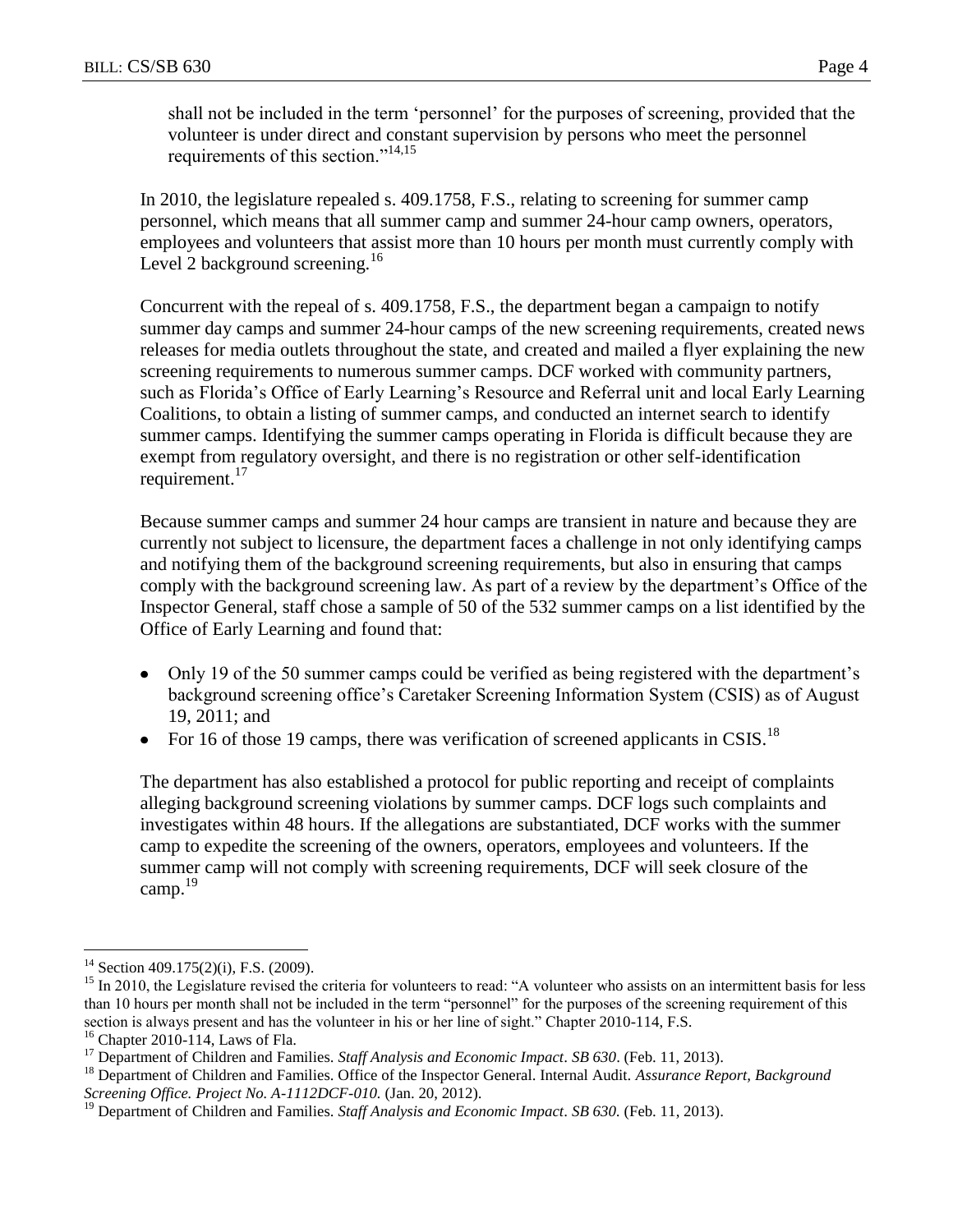In March 2013, the department plans to release the "Summer Camp Voluntary Registration Portal." The portal will provide summer camps with the opportunity for free advertising to parents and the general public through the department's website. To register a summer camp in the portal, the summer camp operator must provide the camp"s assigned identification numbers, which are mandatory for the completion of background screening and can be obtained only when the summer camp establishes an account with DCF's Background Screening Unit.<sup>20</sup>

The department is authorized to adopt rules relating to the screening requirements for summer day camps and summer 24-hour camps.<sup>21</sup> DCF is currently preparing the Notice of Rule Development and will schedule public workshops to solicit input on the proposed language. The rules will, among other things, require summer programs to register with DCF through the web portal. This will enable the web portal to become the foundation for a comprehensive listing of summer camp programs in Florida, which will improve DCF"s ability to track the programs to ensure they are completing background screening for employees and volunteers.<sup>22</sup>

### **DCF Licensure Authority**

The department licenses child-placing agencies, family foster homes, and residential child-caring facilities under ch. 409, F.S.<sup>23</sup> In addition, DCF licenses child care facilities in all but five counties<sup>24</sup> of the state under ch.402, F.S. In these five counties, local governments issue the child care licenses and are responsible for the licensing reviews pursuant to s. 402.306, F.S. Licensing reviews include at least two face-to-face visits annually. Section 402.308(3) requires annual relicensing and review, but DCF requires a more frequent inspection. Child care licensees pay fees for licensing. This fee, set forth in s. 402.315, F.S., is \$1.00 per year per child, with a minimum of \$25.00 and a maximum of \$100 annually per center.

Florida law expressly prohibits the department from licensing summer day camps or summer 24 hour camps, but does allows DCF access to the personnel records of these facilities to ensure that background screening requirements have been met. Under current law, summer day camps and summer 24-hour camps are not licensed by DCF or by any other regulatory body or agency.<sup>25</sup>

In March 2012, the *Palm Beach Post* published a series of articles related to the harm that has occurred to children as a result of attending unlicensed summer camps where employees were either not screened or improperly screened. One article in the series reported the following:  $^{26}$ 

Florida camps are completely unregulated. Nobody knows how many operate here. Nobody checks up on the people who run them.

 $\overline{a}$ 

<sup>20</sup> *Id*.

<sup>&</sup>lt;sup>21</sup> Section 409.175(5)(a), F.S.

<sup>22</sup> Department of Children and Families. *Staff Analysis and Economic Impact*. *SB 630.* (Feb. 11, 2013).

<sup>&</sup>lt;sup>23</sup> Section 409.175, F.S.

<sup>&</sup>lt;sup>24</sup> Those counties are Broward, Hillsborough, Palm Beach, Pinellas and Sarasota.

<sup>&</sup>lt;sup>25</sup> Section 409.175(6)(k), F.S.

<sup>26</sup> Michael LaForgia. The Palm Beach Post. *Weak laws pave way for child sexual abuse*.(Mar. 4, 2012), *available at*  <http://www.palmbeachpost.com/news/news/state-regional/weak-laws-pave-way-for-child-sexual-abuse-2/nLhPP/> (last visited Feb. 27, 2013).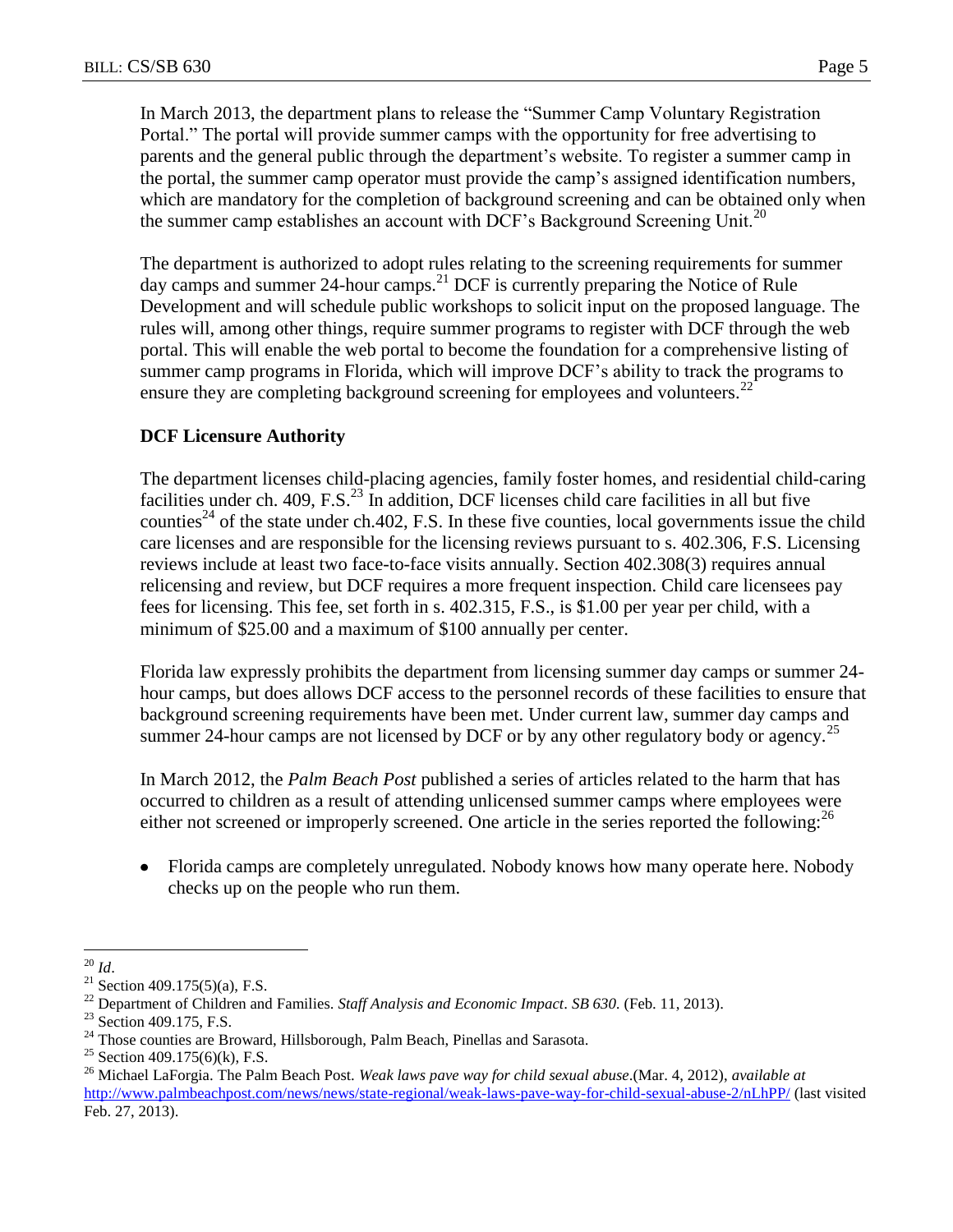- Florida is one of six states that don't license camps in some form. Its population of 19 million dwarfs the others on the list: North Carolina, Washington, Missouri, New Mexico and South Dakota.
- The state's system of safeguarding kids in child-care centers relies on licensing. State regulators inspect day cares and other licensed businesses to ensure employees are thoroughly screened. There are no such requirements for camps.
- Children are harmed regularly in Florida summer camps. Since 2000, at least 50 children have been victimized in summer programs, or abused by workers the kids first encountered at camp organizations. Because child sexual abuse often goes unreported - one estimate puts the reporting rate at one in 20 cases - that figure likely under-represents the number of victims statewide.
- All 50 states consider child molesters and other sex offenders so dangerous that the government tracks their movements, but nothing stops them from working in Florida camps. More than a few got jobs in summer programs.
- In scores of other cases, rapists, murderers and other violent criminals have led organizations that often run camps. Roughly 170 church or neighborhood youth programs have been operated by felons statewide, including more than two dozen businesses led by child molesters or other sex offenders.
- The groups are disproportionately clustered around the state"s poorest neighborhoods.

# **III. Effect of Proposed Changes:**

**Section 1** of the bill amends s. 409.175, F.S., to add summer day camps and summer 24-hour camps to the entities that are required to be licensed by the department and makes conforming changes to reflect the addition of those camps.

**Section 2** of the bill creates an unnumbered section of the Florida Statutes, that does the following:

- States that the purpose of the section is to protect all children attending summer day camps and summer 24-hour camps by establishing registration and screening requirements;
- Requires all owners, operators, employees, and volunteers to be screened using level 2  $\bullet$ standards in ch. 435, F.S.;
- Requires an application for a license to be made on forms provided by and in a manner prescribed by the department and requires the department to determine the good moral character of an applicant;
- Requires camps to allow the department access to inspect facilities and personnel records;
- Provides sanctions for camps, who fail to dismiss unqualified personnel;
- Creates criminal penalties for certain offenses related to failure to register or misrepresentation of registration; and
- Provides the department with rulemaking authority.

**Section 3** of the bill provides an effective date of July 1, 2013.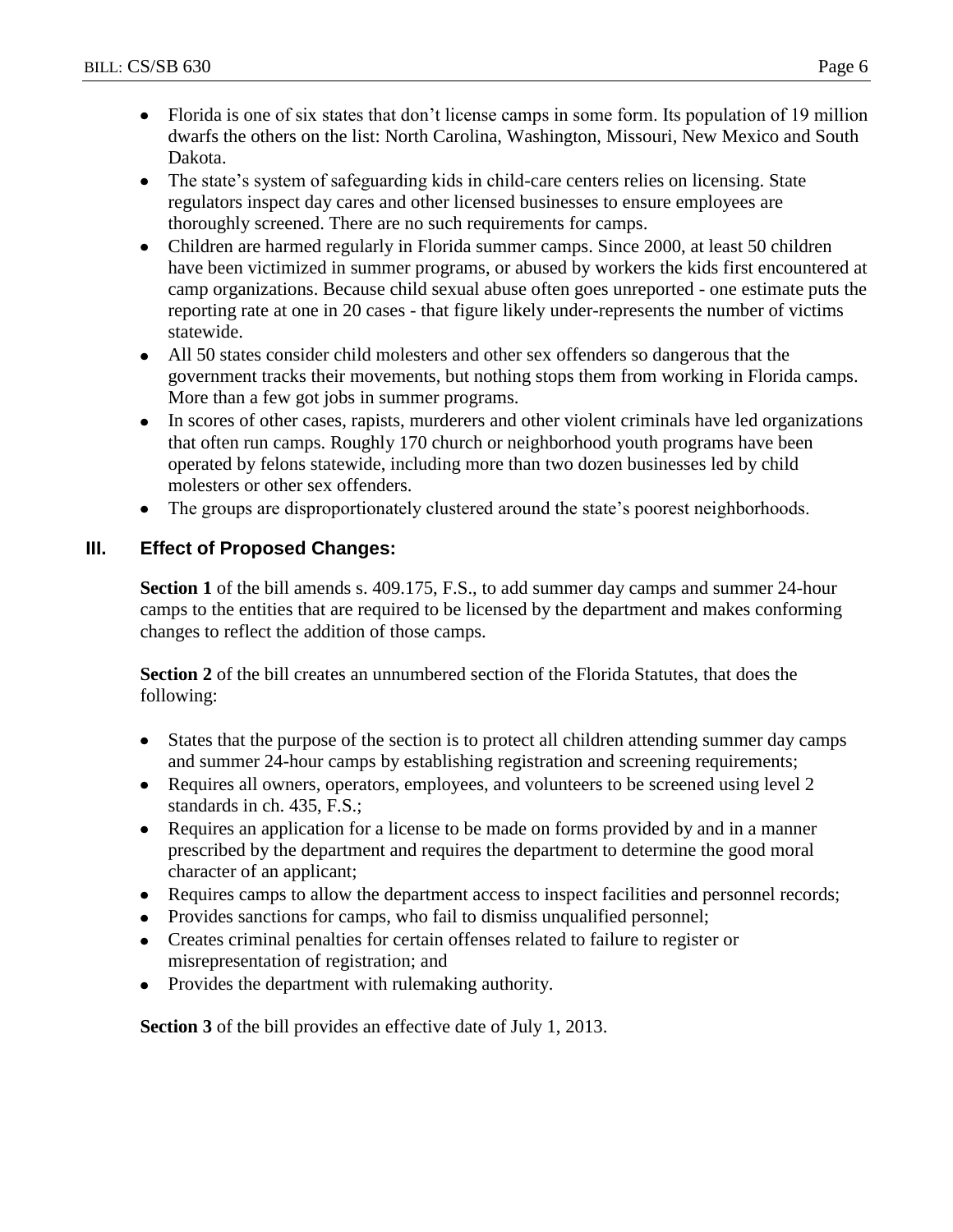### **IV. Constitutional Issues:**

A. Municipality/County Mandates Restrictions:

None.

B. Public Records/Open Meetings Issues:

None.

C. Trust Funds Restrictions:

None.

### **V. Fiscal Impact Statement:**

A. Tax/Fee Issues:

None.

B. Private Sector Impact:

The department reports that SB 630 would impact all summer day camps and 24-hour summer camps. Camps may incur costs in order to meet the health and safety standards; such as, staff to child ratios, square footage requirements and meeting current fire safety codes. Specific costs cannot be determined as it will be dependent upon the standards developed by the department as well as the physical environment, size and location of the summer camp or summer 24-hour camp.<sup>27</sup>

C. Government Sector Impact:

The department reports the following fiscal impact to the agency:<sup>28</sup>

| <b>Fiscal Impact</b>            | <b>Fiscal Year 2013-14</b> |              |  |  |  |  |
|---------------------------------|----------------------------|--------------|--|--|--|--|
| <b>DCF</b>                      | <b>FTE</b>                 | <b>Total</b> |  |  |  |  |
| <b>Licensure Requirement</b>    |                            |              |  |  |  |  |
| Update licensing system         |                            | \$20,000     |  |  |  |  |
| IT Equipment                    |                            | \$597,076    |  |  |  |  |
| Expenses                        |                            | \$325,169    |  |  |  |  |
| Licensing staff                 | 287                        | \$18,468,729 |  |  |  |  |
| Background screening staff      | 52                         | \$2,722,033  |  |  |  |  |
| <b>Registration Requirement</b> |                            |              |  |  |  |  |
| Create application database     |                            | \$80,000     |  |  |  |  |
| IT costs and maintenance        |                            | \$20,000     |  |  |  |  |
| Training                        |                            | \$985        |  |  |  |  |

 $\overline{a}$ <sup>27</sup> Department of Children and Families. *Staff Analysis and Economic Impact*. *SB 630.* (Feb. 11, 2013) <sup>28</sup> *Id*.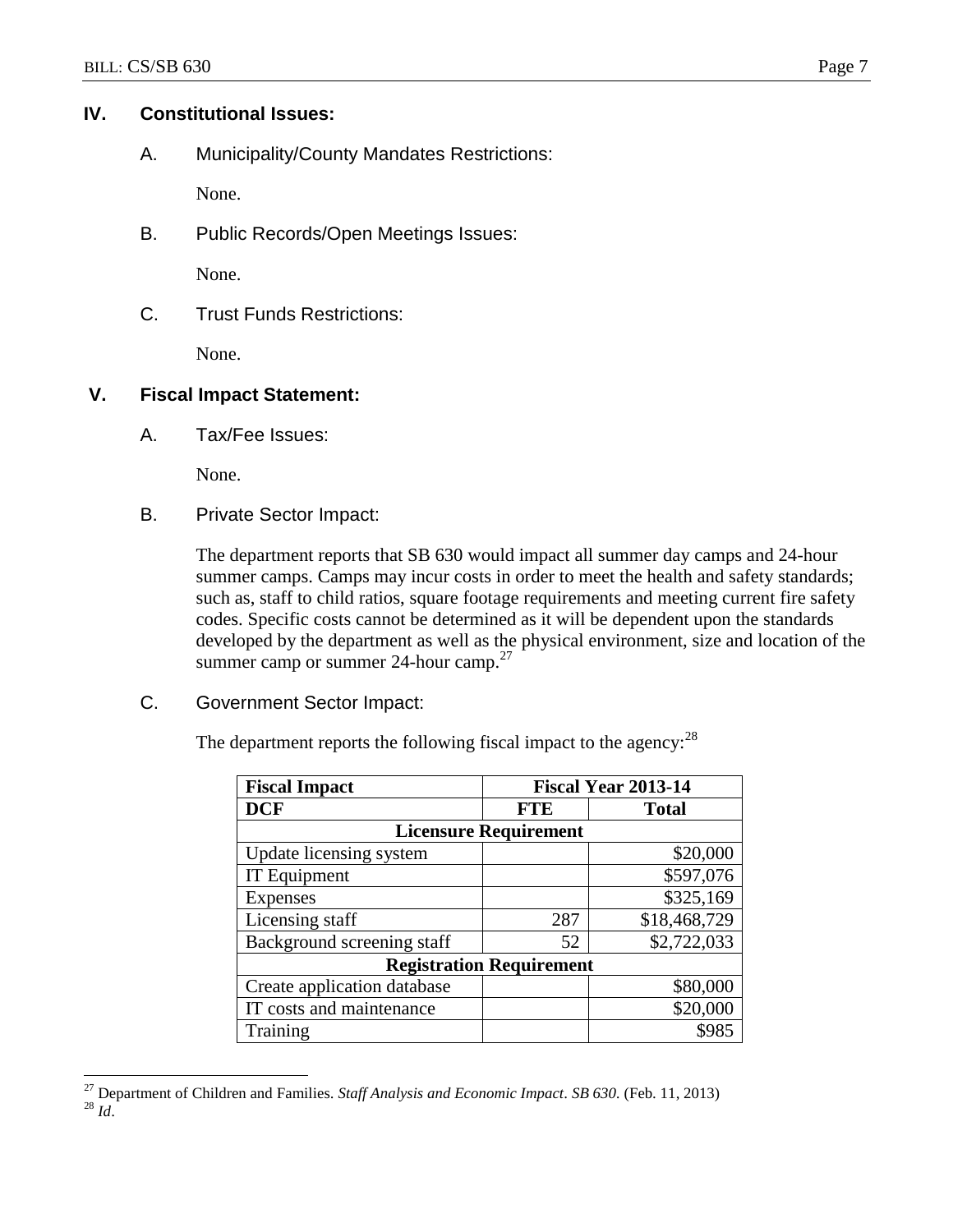| <b>Registration Requirement</b> |    |              |  |  |  |  |
|---------------------------------|----|--------------|--|--|--|--|
| Rule development                |    | \$3,000      |  |  |  |  |
| Quality control staff           |    | \$536,268    |  |  |  |  |
| Background screening staff      | 52 | \$2,722,033  |  |  |  |  |
| <b>Total</b>                    |    | \$25,495,293 |  |  |  |  |

It is unclear whether the 52 additional FTEs required for background screening for licensure can also handle the workload for the registration requirement or whether an additional 52 FTEs are needed for registration. If the 52 FTEs are sufficient for both the licensure and registration processes, then the total fiscal impact of the bill would be \$22,773,260.

The department also reports that the five local licensing counties will incur costs based on the assumption that these counties will promulgate ordinances that meet or exceed those of the state, will identify and notify potential summer camp and 24-hour camp programs, and will hire, train and equip staff to license, register,<sup>29</sup> and regulate summer camps.

# **VI. Technical Deficiencies:**

On lines 22 and 23 "summer 24-hour camps, and summer day camps" should read, "summer day camps, and summer 24-hour camps" for consistency.

The bill requires licensure of summer day camps and summer 24-hour camps under ch. 409, F.S., and also creates a new unnumbered section of the Florida Statutes. This makes it unclear as to whether the newly required registration requirement will be placed under ch. 402 or ch. 409, F.S.:

- Summer camps appear to be more similar to child care facilities licensed pursuant to ss. 402.301 – 402.319, F.S., than they are to the child placing and caring agencies and family foster homes licensed under s. 409.175, F.S. Provisions relating to the licensure of summer day camps and summer 24-hour day camps may be more appropriately placed in ch. 402, F.S.
- $\bullet$  If the department is going to license camps under ch. 409, F.S., as the bill provides, then it may be more appropriate to also place the registration requirements under ch. 409.
- If the licensure requirements are placed in ch. 409, F.S., then the references to ch. 402, F.S., in section 2 of the bill may be incorrect.

The provisions of the bill relating to use and sharing of information obtained as a result of screening should mirror those under ch. 435, F.S.

The bill provides:

 $\overline{a}$ 

- A first violation of  $\ldots$  subparagraph (a)3. is a misdemeanor of the first degree...;
- A second violation  $\ldots$  of subparagraph (a)3., is a felony of the third degree  $\ldots$ ; and
- A violation of subparagraph (a)3. is a felony of the third degree.  $\bullet$

<sup>29</sup> Department of Children and Families. *Staff Analysis and Economic Impact*. *SB 630.* (March 5, 2013)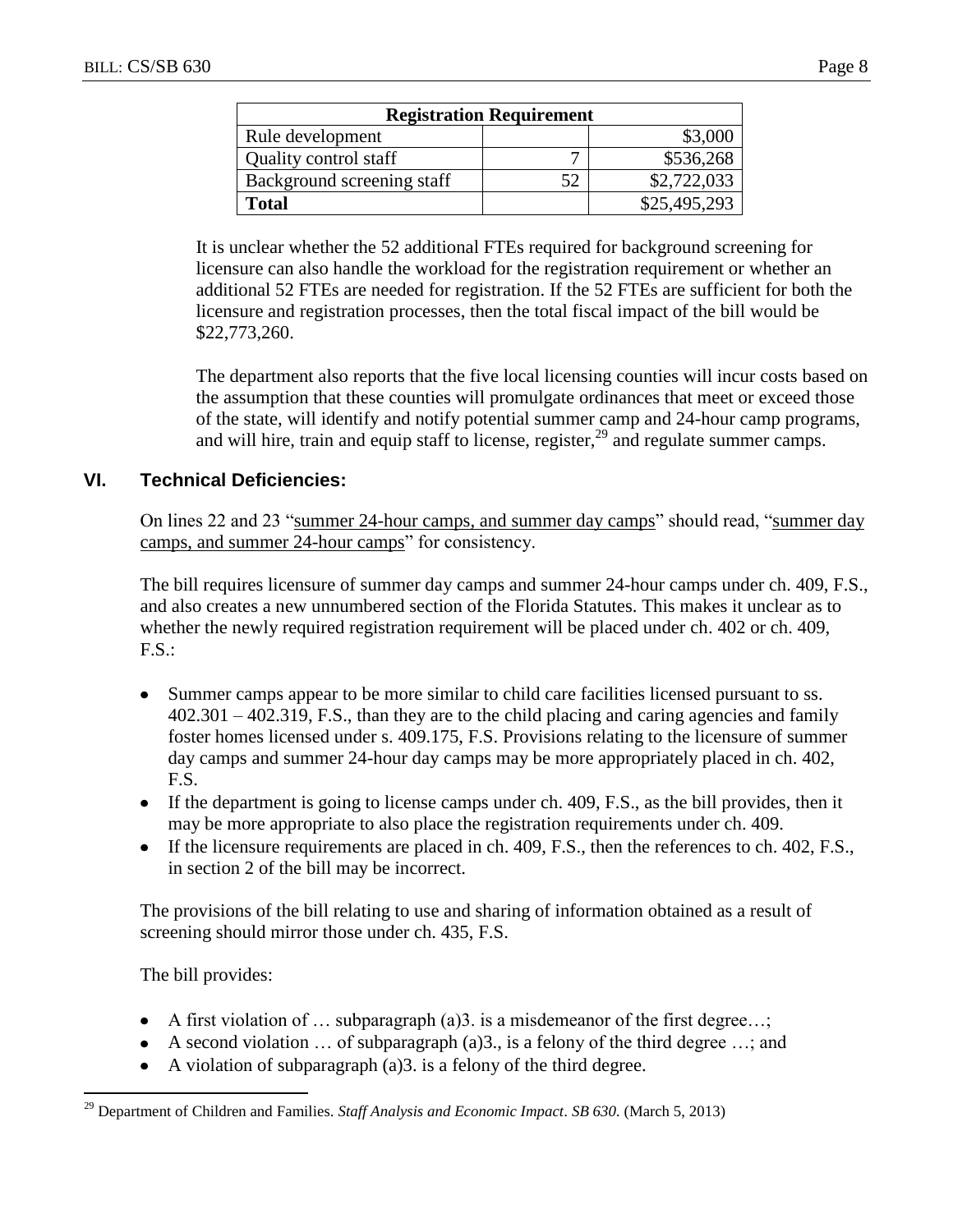These provisions appear to be conflicting.

### **VII. Related Issues:**

The bill does not address licensure or background screening for those camps that operate during times of year other than the summer.

The bill considers all owners, operators, employees, and volunteers connected with camps to be "summer camp personnel" as defined in s. 402.302, F.S. There is no definition of the term "summer camp personnel in that section. The bill also requires all of these individuals to be screened using level 2 standards in ch. 435, F.S. Current law exempts volunteers who assists on an intermittent basis for less than 10 hours per month if a person who meets the screening requirement is always present and has the volunteer in his or her line of sight.

The bill appears to provide for suspension, restriction, or limitation for camp registrations but doesn"t specify what those actions might entail.

The bill appears to create a new crime for bodily harm, permanent disfigurement, permanent disability or death of a child as the result of an intentional act or negligence, that occurs in conjunction with misrepresentation of registration. Since bodily harm, permanent disfigurement, permanent disability or death of a child as the result of an intentional act or negligence are already crimes, the intent of this provision is unclear.

### **VIII. Additional Information:**

A. Committee Substitute – Statement of Substantial Changes: (Summarizing differences between the Committee Substitute and the prior version of the bill.)

#### **CS by Children, Families, and Elder Affairs on March 12, 2013:**

The bill creates an unnumbered section of the Florida Statutes, that does the following:

- States that the purpose of the section is to protect all children attending summer day  $\bullet$ camps and summer 24-hour camps by establishing registration and screening requirements;
- $\bullet$ Requires all owners, operators, employees, and volunteers to be screened using level 2 standards in ch. 435, F.S.;
- Requires an application for a license to be made on forms provided by and in a  $\bullet$ manner prescribed by the department and requires the department to determine the good moral character of an applicant;
- $\bullet$ Requires camps to allow the department access to inspect facilities and personnel records;
- Provides sanctions for camps, who fail to dismiss unqualified personnel;  $\bullet$
- Creates criminal penalties for certain offenses related to failure to register or  $\bullet$ misrepresentation of registration; and
- Provides the department with rulemaking authority. $\bullet$